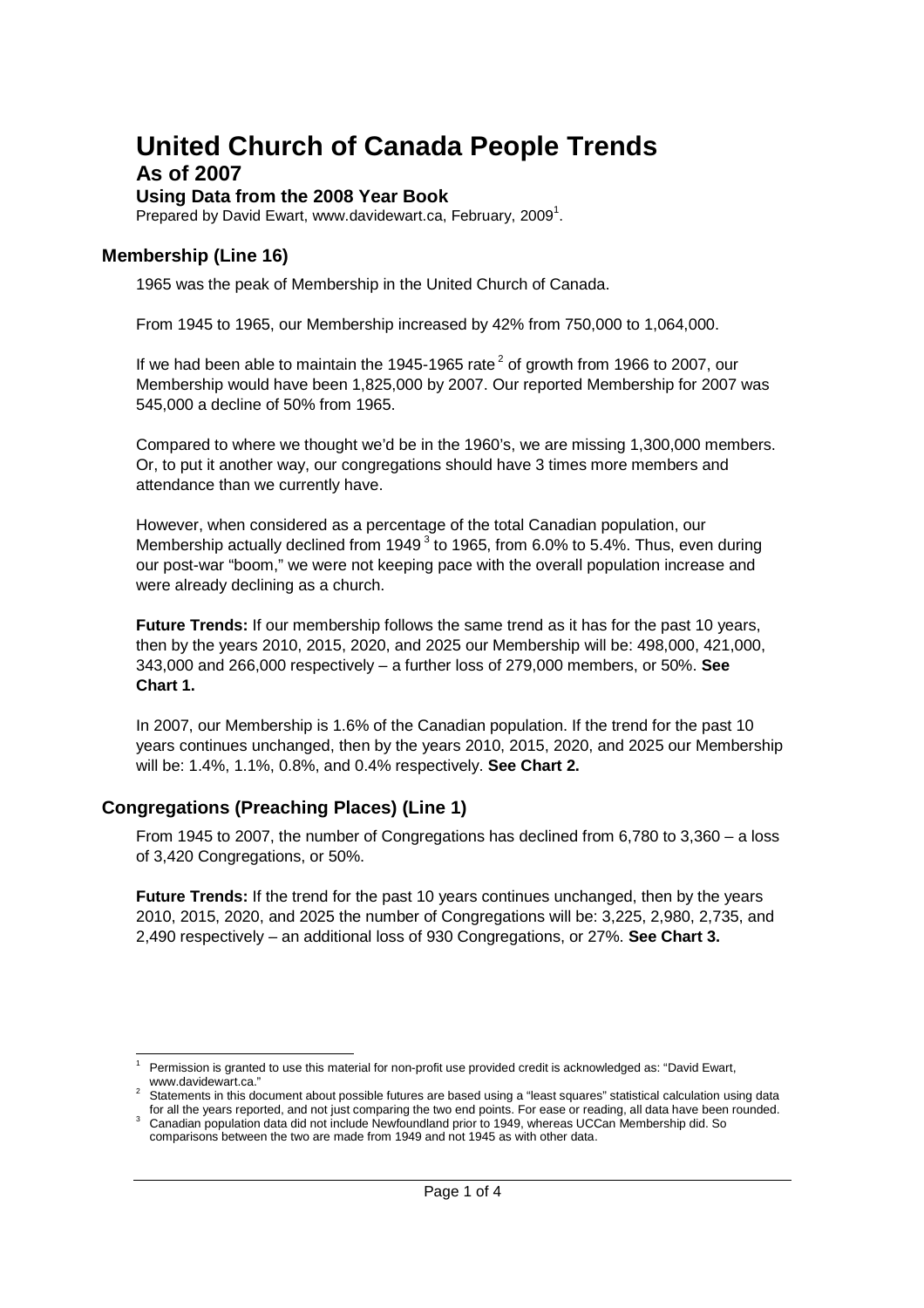#### **United Church of Canada People Trends** Prepared by David Ewart **As of 2007** www.davidewart.ca *Using Data from the 2008 Year Book*

## **Total Church School Membership (Line 21)**

From 1961, when it was at its peak, to 2007, the Total Church School Membership (Officers, Teachers, Scholars) has declined from 757,000 to 80,700 – a loss of 676,300 Church School Members, or 90%.

**Future Trends:** If the trend for the past 10 years continues unchanged, then by the years 2010, 2015, and 2018 the Total Church School Membership will be: 55,800, 16,900, and 0 respectively – a total loss of our Church Schools in less than 10 years time. **See Chart 4.**

## **Average Weekly Attendance (Line 20)**

Data for Average Weekly Attendance at Sunday Services of Worship was first gathered in 1977. From 1984, when it was at its peak, to 2007, the Average Attendance has declined from 403,700 to 204,400 – a loss of 199,300 worshippers, or 50%.

**Future Trends:** If the trend for the past 10 years continues unchanged, then by the years 2010, 2015, 2020, and 2025 the Average Weekly Attendance will be: 179,700, 134,300, 88,900, and 43,600 respectively – an additional loss of 160,800 worshippers, or 80%. **See Chart 5.**



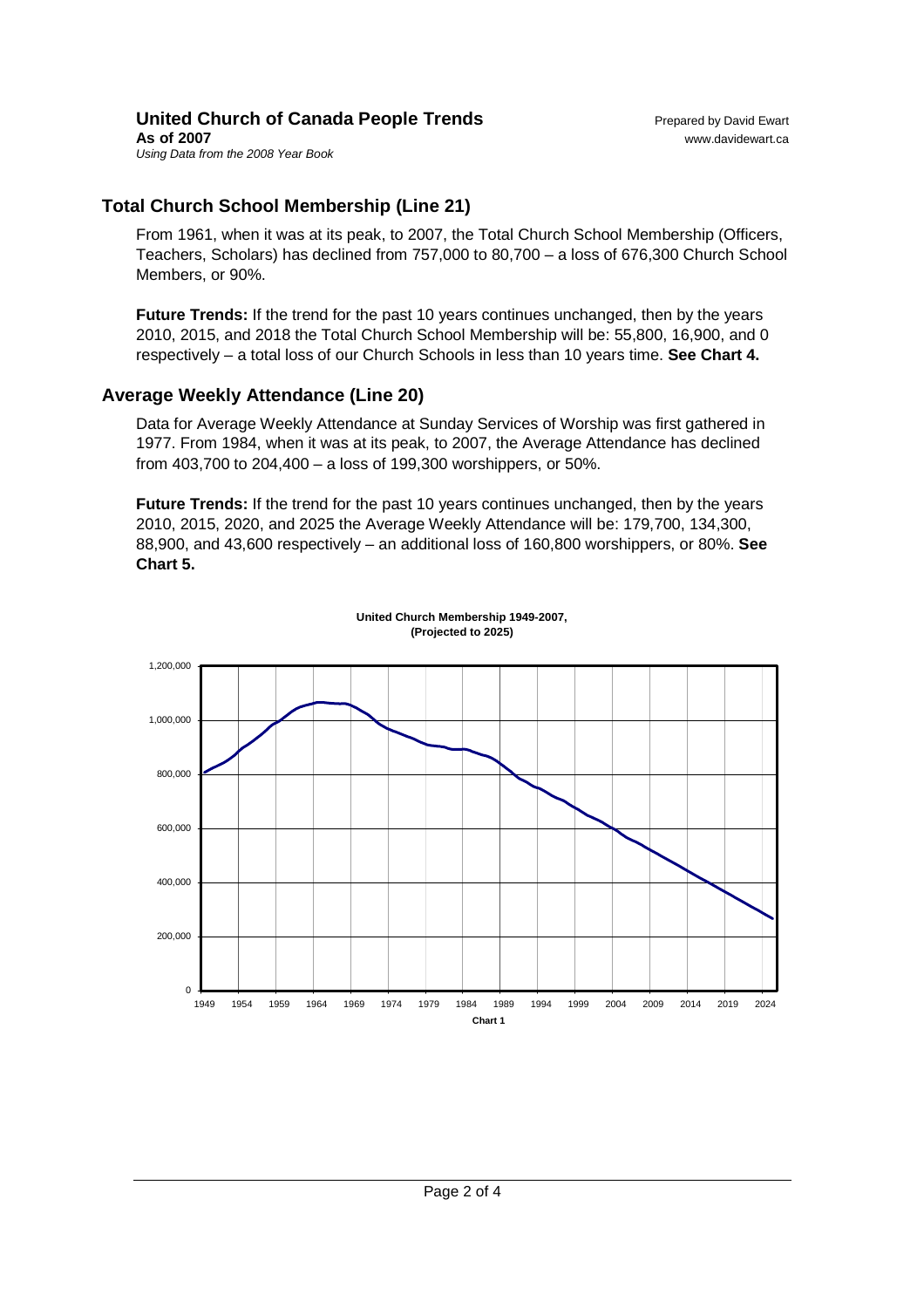# United Church of Canada People Trends<br>As of 2007<br>www.davidewart.ca

*Using Data from the 2008 Year Book*



**United Membership as Percentage of Canadian Population, 1949-2007 (Projected to 2025)**

> **United Church Preaching Places, 1949-2007 (Projected to 2025)**



**As of 2007** www.davidewart.ca